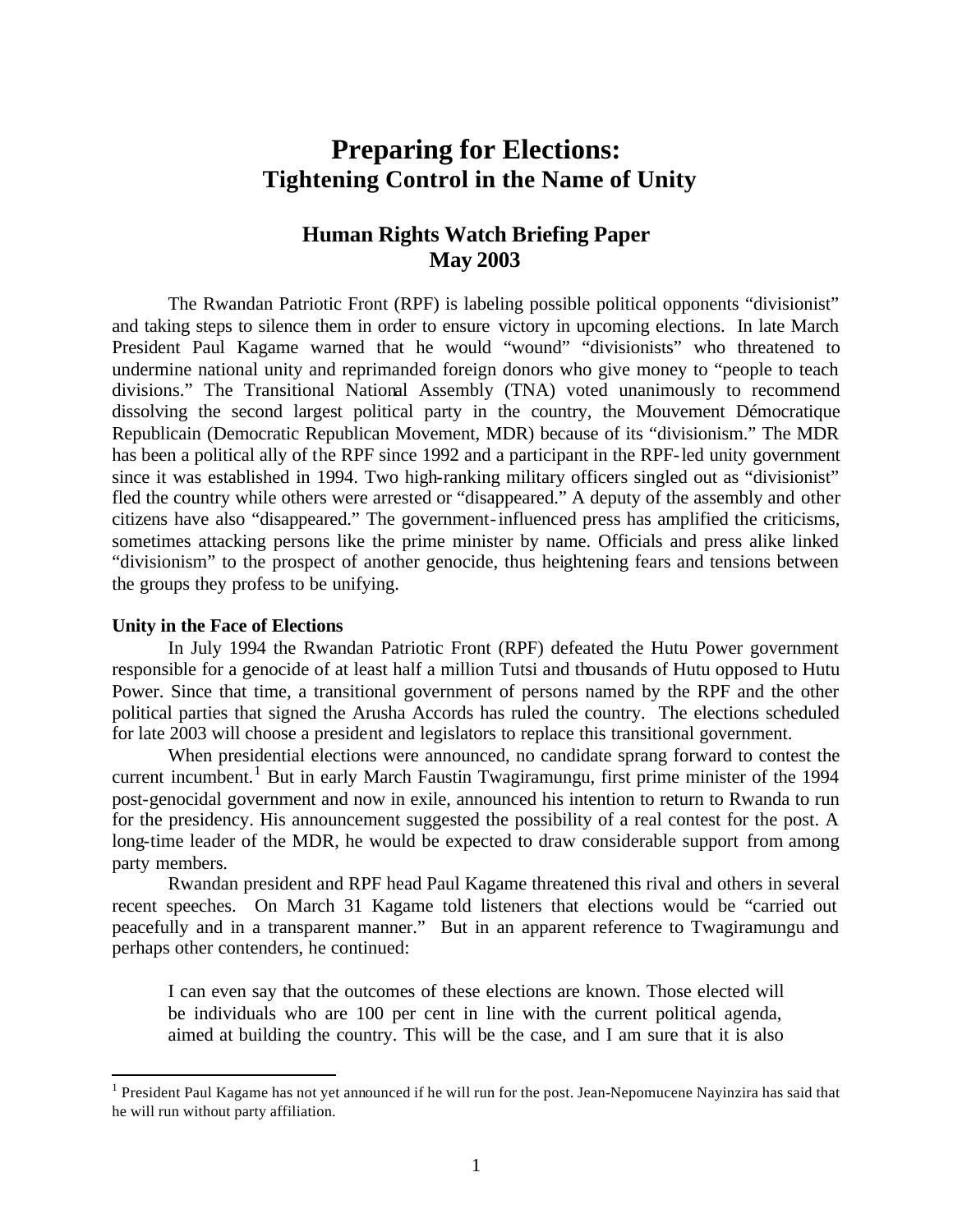your view and your wish to have national security, unity, development and democracy. Anyone who would bring in division—because I know that the views of those who intend to come back are based on division—will not be elected.

In the same speech he warned that he would "wound" any who failed to understand and heed his message against "divisionism." In a threatening metaphor, he said that any who expected to profit from the "sorghum and corn" they had sown—presumably a reference to political rather than agricultural activities—should remember that "we have enough machines to crush the grains…." In an apparent reference to the flight of several high-ranking military officers the previous day (see below), Kagame announced that some people would soon be fired from government posts because they were suspected of wanting to flee the country.<sup>2</sup>

In a speech on April 7 at the ceremony commemorating victims of genocide, Kagame criticized the "bad policy of foreigners who support division." He implied that by aiding civil society foreign donors helped sow division, a theme taken up a week later by deputies in the assembly. $3$ 

The attack on "divisionism" accelerated early in the year when authorities held a series of workshops with local government officials in preparation for elections. In Kibungo, the official speaker insisted on the "delicacy" of the period and reportedly said, "Any divisionism will be smashed—not with a hammer. But you are adults, you know what I mean." At a similar meeting in Ruhengeri, the speaker led a kind of call and response session much like the political "animation" meetings that were frequent under the government of Juvenal Habyarimana (1973- 1994). His theme was that "unity" was a baby that needed to be kept at the breast until its mother—presumably the RPF—decided it was ready to be weaned.<sup>4</sup>

#### **Expansion of RPF Power**

 $\overline{a}$ 

During the years of war and bitter inter-party struggle that culminated in the 1994 genocide, many Rwandan leaders manipulated ethnic and political divisions in a desperate bid to hold on to power. With the establishment of the new government, the RPF rejected the divisions of the past and made unity a central focus of its policy. During the nine years of transition it has used the need for unity to attempt to justify increasingly tight control over political life.

The government operates under a "Fundamental Law" (the 1991 constitution, the 1993 Arusha Peace Accords, the July 17, 1994 declaration of the RPF, and a November 1994 agreement among political parties that divides official posts among various political parties.) The RPF, as the victorious military force, was dominant from the start, but there was originally a show of parity among the leading political groups, the RPF and the MDR, and two smaller groups, the Social Democratic Party (PSD) and the Liberal Party (PL). Over the years, the RPF increased its official share of posts to more accurately reflect the real extent of its power. As of late 2002, the president of the republic, twelve of fifteen ministers<sup>5</sup> (and most of the secretarygenerals of ministries), the chief judges on the Constitutional Court and the Court of Cassation,

 $2$  Paul Kagame, President of the Republic of Rwanda, on the occasion of International Water Day, Rebero, Bwisige, Byumba, March 31, 2003.

<sup>&</sup>lt;sup>3</sup> Paul Kagame, President of the Republic of Rwanda, "Allocution du président Paul Kagame lors de la commemoration de la neuvieme anniversaire des victims du genocide de 1994, Mwurire, Rwamagana, Kibungo, April 7, 2003.

<sup>&</sup>lt;sup>4</sup> Human Rights Watch interviews, Kigali, February 22, 2003.

 $<sup>5</sup>$  The sixteenth, the Minister of Defense, is an active member of the armed forces and so is not allowed to belong to</sup> a political party.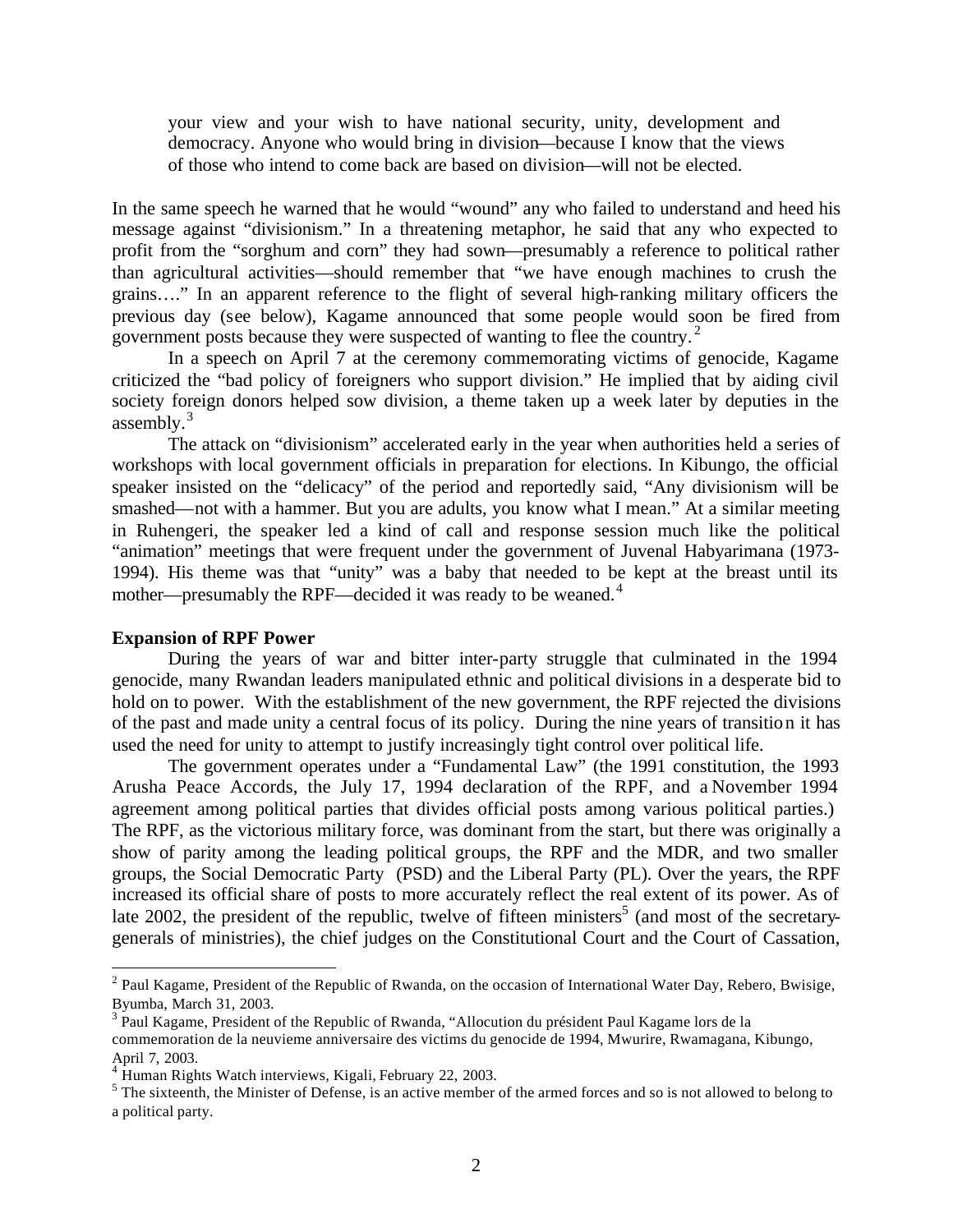the prosecutor general of the republic, eleven of twelve governors, thirteen of fifteen ambassadors, seven of nine heads of security services, and nineteen of seventy-four assembly members (thirteen for the RPF, six for its military branch, the Rwandan Defense Forces, RDF) were members of or affiliated with the RPF.<sup>6</sup>

By mutual agreement, all political parties are supposed to refrain from grass-roots organizing and recruitment during the transitional period. The RPF has ignored this undertaking and has greatly increased its membership. A leading RPF official admitted the increase but asserted that it resulted from spontaneous requests to join the party which could not be denied without restricting the individual's right to free political association. In at least some cases, persons have joined the RPF because they believed they had no choice and some have been threatened with sanctions if they chose not to do so.<sup>7</sup>

In view of the coming elections, the RPF stepped up recruitment of new members in at least four provinces during the last week of April and the first week of May. In several places local officials or party organizers called people to meetings at sector offices where they were publicly pressured to join and to get others to join the RPF. In one case, approximately half the group agreed. Officials continued to "persuade" those who refused to join until finally all but 20 percent of the original number had accepted RPF membership. In a sector in another province, people were told that they should aim to make 90 percent of their neighbors into RPF members. One reluctant recruit said he had initially refused to join but that he changed his mind when told that he would otherwise be seen as a supporter of another party. He said, "I agreed because I was afraid of being labeled a supporter of one of the divisionist parties like the MDR or Ubuyanja.<sup>8</sup> One RPF member said:

Those who taught me said that the RPF is not a party but rather a family<sup>9</sup> and that all Rwandans should be part of this family. Those who don't join are outsiders. They are the ones who cause instability in the country. We should build the family to prepare for elections. It would be dangerous to be governed by someone from outside the family.

The RPF tries particularly to recruit respected local persons, such as teachers, medical assistants, and traders.<sup>10</sup>

Even this description gives a less than complete picture of RPF control because the other political parties, while permitted to exist, hardly function as vigorous autonomous organizations. After 1994 when the National Republican Movement for Development and Democracy (MRND) and the Coalition for the Defense of the Republic (CDR) were banned for their role in the genocide, the most important party left—apart from the RPF--was the MDR, but even it had

<sup>&</sup>lt;sup>6</sup> International Crisis Group, "Rwanda at the end of the transition: a necessary political liberalization," November 13, 2002, p. 11 and appendix E.

<sup>&</sup>lt;sup>7</sup> Human Rights Watch interviews, Gisenyi, January 31, 2000; Buffalo, N.Y., June 10, 2000; Cambridge, MA, June 11, 2000; Kibuye, April 25, 2003; Butare, May 4, 2003; Kigali, May 10, 2000; February 11, 12, 13 and March 13 and March 27, 2001; April 26 and May 5, 2003.

<sup>&</sup>lt;sup>8</sup> For the party PDR-Ubuyanja, see below.

<sup>9</sup> Since its beginning, the RPF has referred to itself in Kinyarwanda as *umuryango* or lineage.

<sup>&</sup>lt;sup>10</sup> Human Rights Watch interviews, Gisenyi, January 31, 2000; Buffalo, N.Y., June 10, 2000; Cambridge, MA, June 11, 2000; Kibuye, April 25, 2003; Butare, May 4, 2003; Kigali, May 10, 2000; February 11, 12, 13 and March 13 and March 27, 2001; April 26 and May 5, 2003.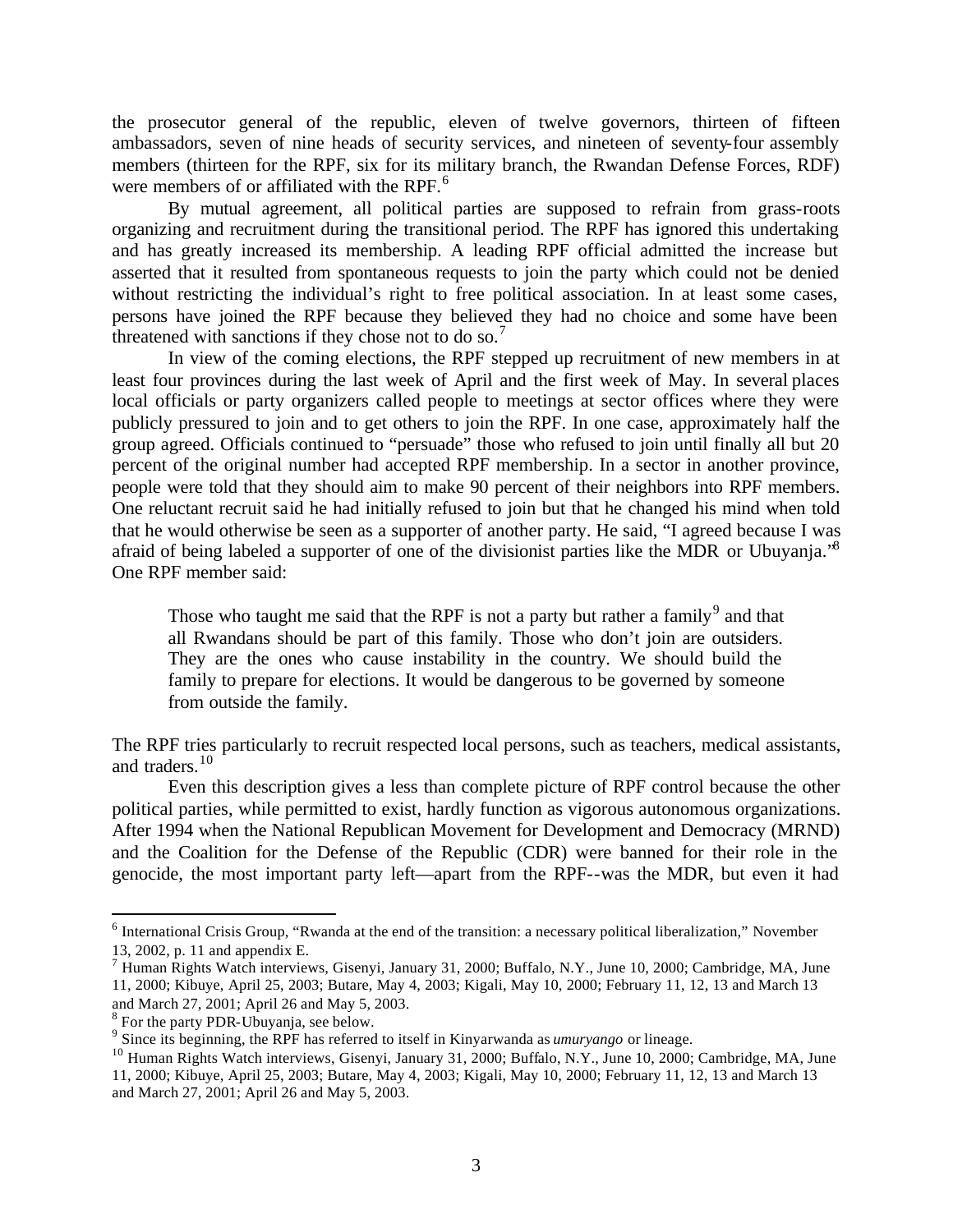been shorn of a significant part of its strength because of the split with the MDR-Power wing just before the genocide (see below). The PSD had never extended its base outside southern Rwanda and the PL was limited largely to urban areas. These parties have generally observed the prohibition on local political activity and have done nothing to recreate or extend their organization at grass-roots level. Restricted to meetings at the level of the central committees, the parties have focused on internal struggles, many of them for posts or other form of personal gain. Such squabbling discredits party leaders among ordinary people and weakens support both for particular parties and for the larger concept of multiparty politics. In addition, parties operate under the supervision of the forum of political parties, an institution without any legal basis and dominated by the RPF. The forum can and does intervene in such internal party matters as designations of persons to posts, including to legislative seats, and enforces a code of behavior on party members.

# **The Risk of Multiparty Elections: The Burundi Model**

Even while the RPF agreed to work within a multiparty framework, some of its leaders expressed serious misgivings about the risks posed by such a system. In 1995, Kagame told a journalist that unbridled multipartyism would result in "dividing people who are already divided," making any long-term hope of unity and democracy impossible.<sup>11</sup> In line with this philosophy, the government directed that candidates for local elections in 2001 and 2002 must stand without any party affiliation. But with the transition—already once extended—approaching its end, Kagame promised that presidential and legislative elections would be held, presumably with parties free to present candidates. He also announced that elections would be by universal direct suffrage and secret ballot.

Despite the tight control exercised by the RPF, some soldiers and political leaders expressed fear that direct, secret elections might produce unexpected results, as had a free and fair election in Burundi in 1993.<sup>12</sup> Like Rwanda, Burundi is peopled by a large Hutu majority with Tutsi representing a small minority of the population. The Tutsi-dominated UPRONA party, which controlled the army and much of the administration, presented the incumbent Pierre Buyoya as its candidate in presidential elections. Most members expected an easy victory, but Melchior Ndadaye, the Hutu candidate of FRODEBU, defeated Buyoya.

Torn by squabbles at the top, with its grass-roots network atrophied, the MDR would seem to pose little threat to the RPF. But no one can assess the residual loyalty lying dormant among former and inactive members, a loyalty based at least in part on a perceived link between the current MDR and the first MDR party, the MDR-Parmehutu which led the overthrow of the Tutsi monarchy beginning in 1959. With multiparty elections by secret ballot looming, the easiest way to remove any possibility of an MDR upset would be to remove the party itself.

# **The Assembly Inquiry: Division and "Divisionism"**

In mid-December Deputy Abbas Mukama asked the Transitional National Assembly to address the problem of the MDR. On December 30, 2002, the assembly charged him and six other deputies to examine divisions within the MDR and the role played by the party in the

 $11$  International Crisis Group, "Rwanda at the end of the transition," p. 4.

<sup>12</sup> Ibid., p. 7.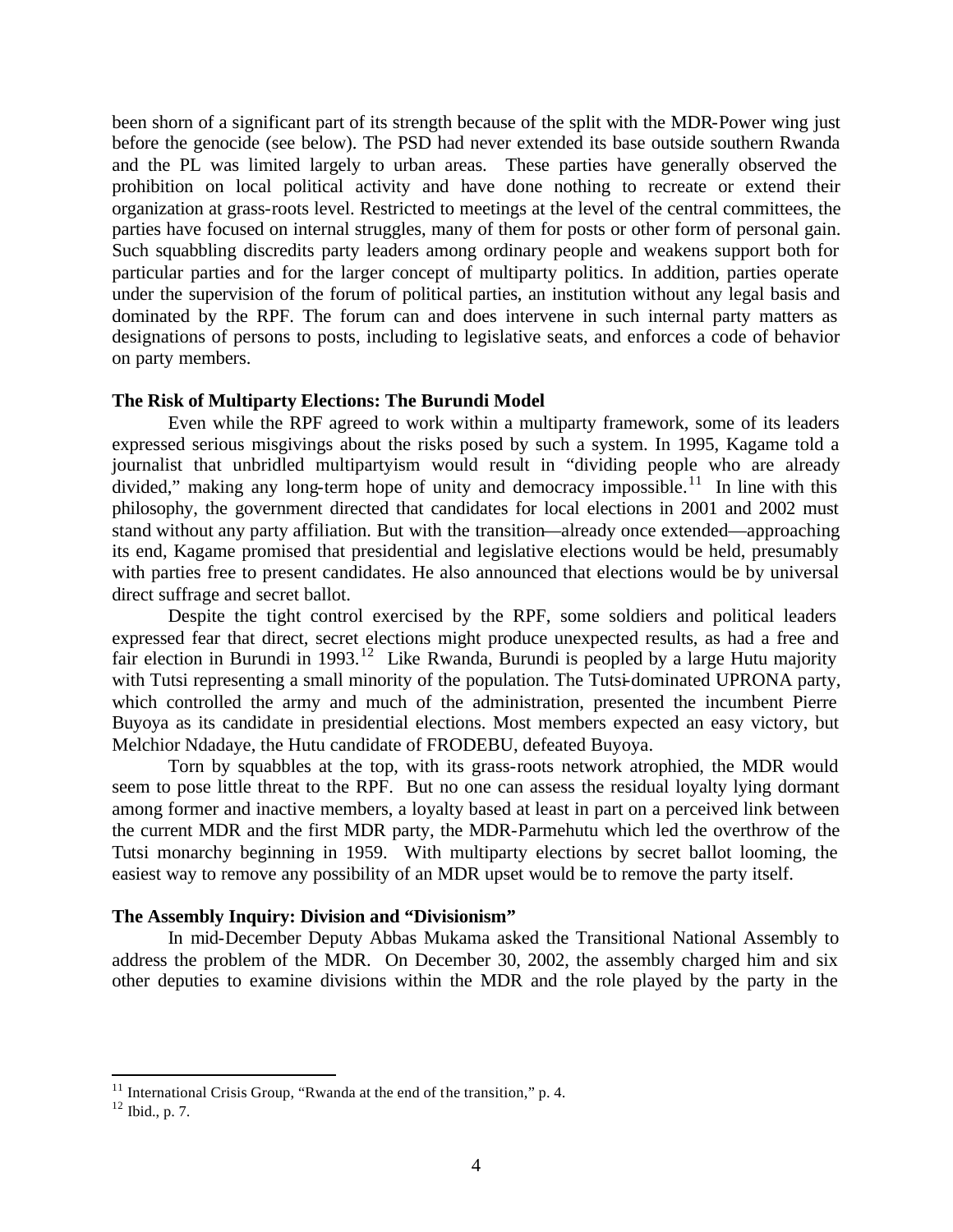"divisions which had characterized Rwandan history."<sup>13</sup> Even before the commission began its work, the head of the MDR group close to the RPF was predicting the abolition of the party.<sup>14</sup> On April 14, the commission presented its report to the assembly, a document that included a summary of thirty-five pages (in French translation) with an annex that totaled more than 1000 pages.<sup>15</sup> Commission members consulted government officials, "wise persons," and at least one university researcher; they also relied extensively on various security services to provide data that was said to prove their allegations concerning "divisionism."

The commission made two important charges against the MDR: that it could not resolve its own internal disputes and that it was "divisionist," promoting the same pro-Hutu ideology originally developed by the MDR-Parmehutu party in 1959. At one point the commission even stated explicitly that this MDR ideology led to the 1994 genocide.<sup>16</sup>

The commission did establish the first contention, that the MDR had been split in the past and that it remained torn by struggles over leadership and ideology. But such dissension violates no statute and is no reason to dissolve a party. In describing the most recent disputes over policy and leadership, the commission relates how government officials, including the president of the republic, the prime minister, and the minister of local administration intervened in matters internal to the party and regulated by its own rules. The extent of outside official participation in such disputes demonstrates the lack of autonomy of the MDR.  $^{17}$ 

The very success of the commission in confirming disputes in the MDR undercuts its second argument, that the current party has continuously held a single ideology since 1959. Important points in the development of the MDR include the following:

- The most important party at the start of the new republic in 1962, the MDR-Parmehutu was abolished with other parties by President Juvenal Habyarimana in 1975.
- The MDR was reestablished in 1991 after Habyarimana agreed to permit multipartyism again. MDR leaders at the time affirmed a general dedication to the "light brought by MDR- PARMEHUTU"<sup>18</sup> but took no explicitly ethnically-based stand. Indeed, the RPF itself had no trouble allying with the MDR first informally and then more formally after mid-1992.
- In July 1993 the MDR divided: one wing (MDR-Power) espoused Hutu Power ideology and participated actively in the genocide but the other, led by Twagiramungu, rejected the genocide and remained loyal to its RPF allianc e. Leaders of this part of the MDR, including Prime Minister Agathe Uwilingiyimana, were slain by genocidal killers and proponents of Hutu Power.
- With the establishment of the new government, the RPF welcomed the participation of the Twagiramungu wing of the MDR. According to the commission, the MDR was seen

<sup>13</sup> Republique Rwandaise, Assembleé Nationale, *Rapport de la Commission Parlementaire de controle mise en place le 27 decembre 2002 pour enqueter sur les problemes du MDR*, accepted by the National Transitional Assembly, April 14, 2003, p. 2.

<sup>14</sup> *Umuseso*, "'Si on entre dans les elections avant la reconciliation du MDR, il sera d'office aboli,"' Twagiramukiza," III, no. 108, December 2, 2002 p. 3 and no. 109, December 9-15, 2002.

<sup>&</sup>lt;sup>15</sup> Human Rights Watch researchers examined the French translation of the report and some 900 pages of the annex.

<sup>16</sup> *Rapport de la commission*, p. 33.

<sup>&</sup>lt;sup>17</sup> The prime minister is a member of the MDR. According to the commission, President Kagame himself intervened to suspend the results of an internal party election. *Rapport de la Commission*, pp. 20-21.

<sup>18</sup> *Rapport de la Commission*, pp. 6-7.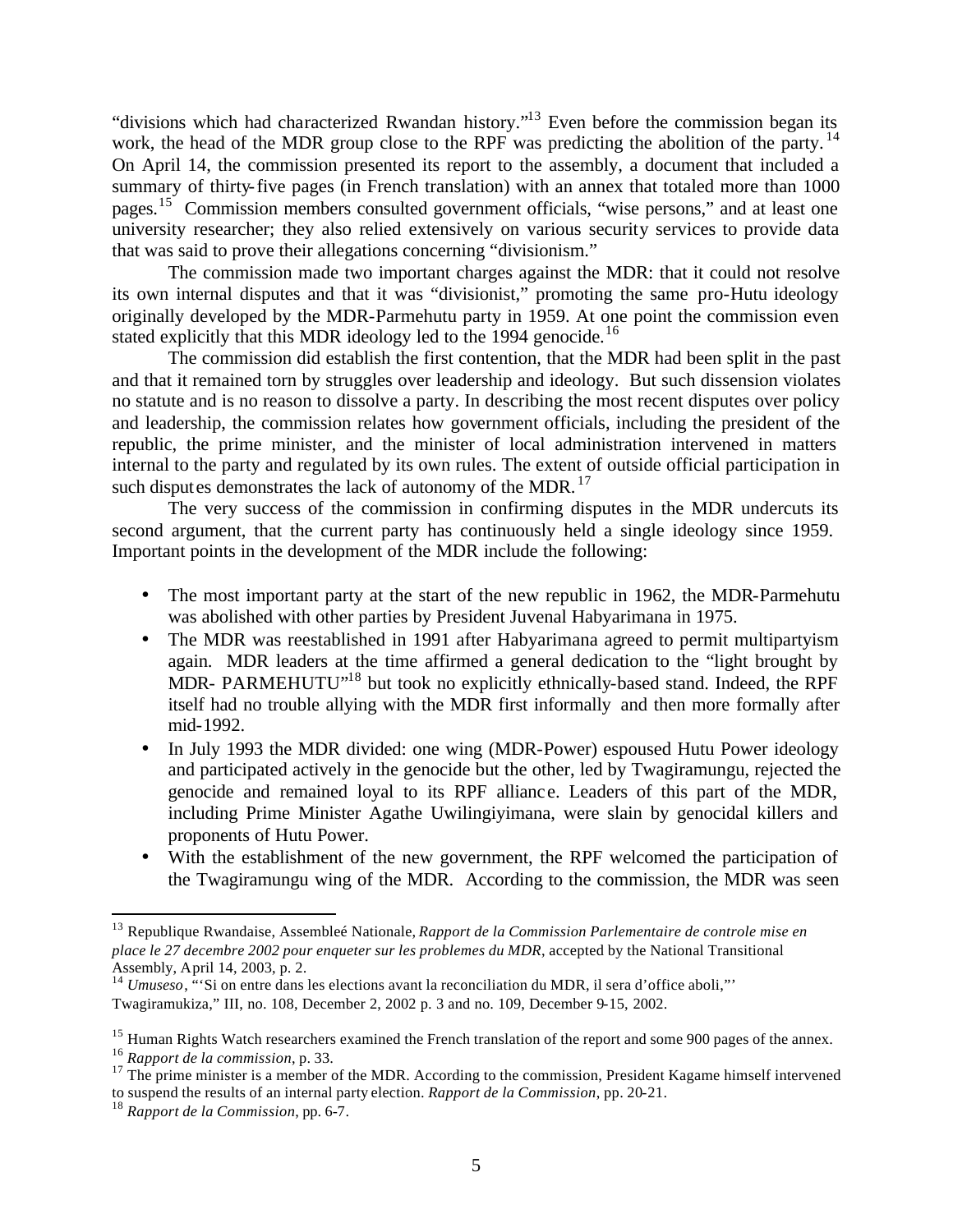as one of the parties " that had "dissociated itself from the discriminatory ideology which characterized the PARMEHUTU."<sup>19</sup>

- Following pressure from official and other political sources in 1998 and 1999, MDR leaders agreed to change some policies and some symbols, like the party flag. To demonstrate its openness to all Rwandans, the MDR recruited some Tutsi, two of whom hold assembly seats. $20$
- Contending factions within the MDR have since disputed the extent to which agreed-to changes have been or should be made; personal rivalries among party leaders have complicated these substantive issues.

Unable to explain how MDR leaders could be said to adhere to a single doctrine while splitting over ideological issues as they did in 1993 and since 1999, commission members were left concluding that the discriminatory ideology was "like a drug or a lover," that is, an inescapable force that adherents could not shake. For this there was only one remedy, said the commission report: "remove yourself from it or all join together to eradicate it."<sup>21</sup>

The commission did not try to explain how the RPF managed to ally with the MDR—or at least with a portion of the MDR—from 1991 through 2003. The record of this twelve-year alliance is in itself sufficient to discredit the claim that the MDR was committed to a genocidal ideology throughout that period.

# **"Divisionism" Dissected**

Several of the specific charges leveled at the MDR relate to the general claim that its ideology is genocidal. Adherents are accused of :

- minimizing the genocide
- claiming that there had been a double genocide in 1994, meaning that the RPF had deliberately set out to eliminate Hutu in the same way that Hutu Power proponents had sought to eliminate Tutsi
- opposing compensation payments to genocide survivors
- opposing the ceremonial reburial of bodies of genocide victims.

Beyond these allegations related to the genocide, the commission charged MDR members with opposing current government programs, as if any such dissent were proof of "divisionism." It wrote, "In order for the state to carry through its mission successfully, it should unified in its actions."<sup>22</sup> It said MDR members opposed such programs as administrative decentralization, gacaca jurisdictions (popular courts to try persons accused of genocide), and the Local Defense Force (a government-organized paramilitary force). It claimed also that MDR members resisted the influence of the RPF-dominated forum of political parties.

According to the commission, MDR members spread discontent in the army, discredited the government abroad so as to diminish foreign assistance, and, possibly, spied for a foreign power.

 $19$  Ibid, pp. 11 and 15.

<sup>20</sup> *Umuseso*, "'Si on entre dans les elections avant la reconciliation du MDR, il sera d'office aboli,"' Twagiramukiza, p. 3," III, no. 108, December 2, 2002.

<sup>21</sup> *Rapport de la Commission***,** p. 16.

<sup>22</sup> *Rapport de la Commission*, p. 19.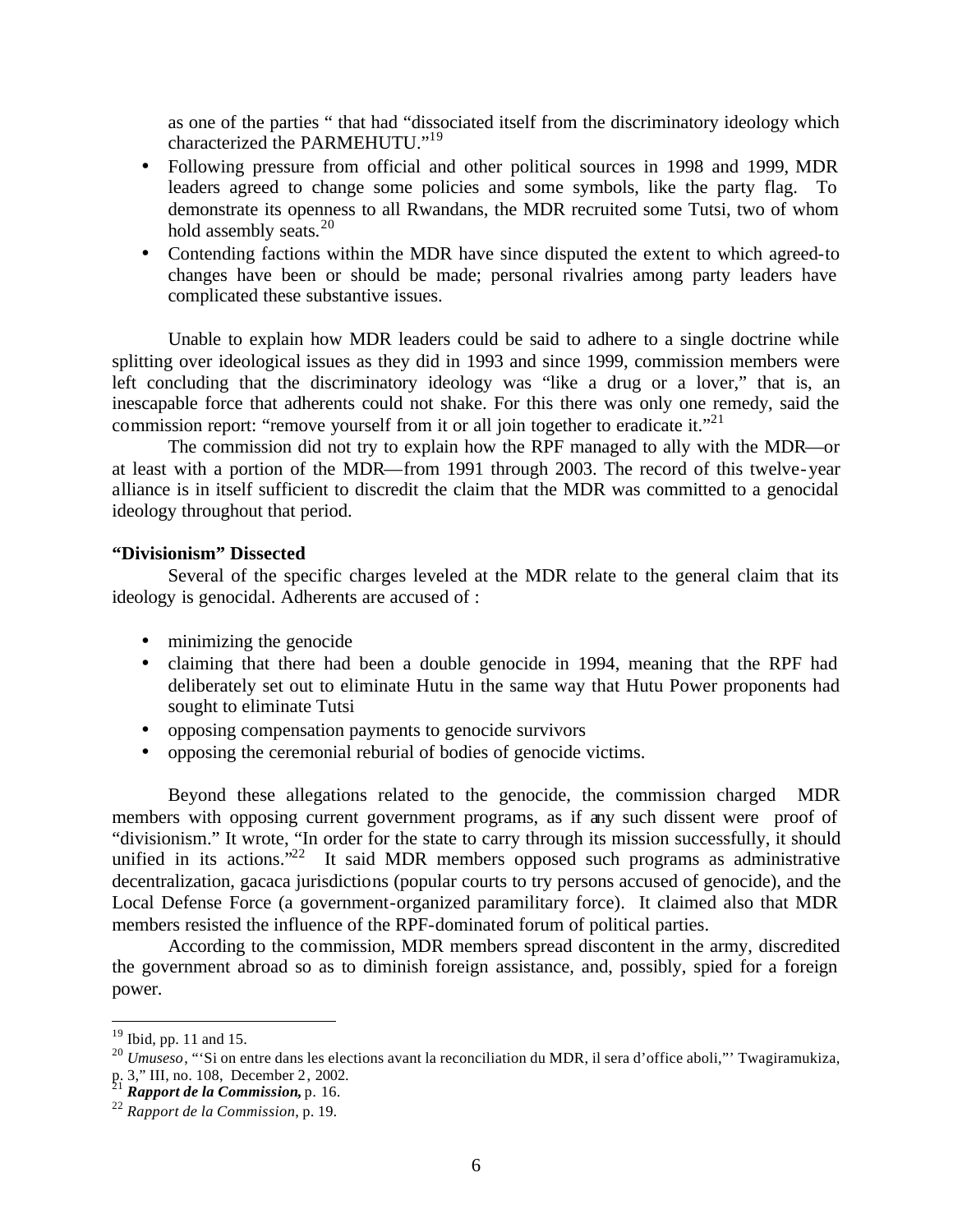Commission members made a final major charge against MDR members: "They have secretly begun to teach the population to vote as was done in Burundi when they elected Ndadaye in 1993.<sup>"23</sup> In the opening debate on the report, the head of the commission said that some of those interviewed intended "to play the political card of Frodebu during the elections,"<sup>24</sup> that is to follow the Burundian model. By such comments, commission members reveal their fear that the MDR will attract the vote of Hutu in upcoming elections. Should a significant number of Hutu vote on ethnic grounds, the MDR as the party historically identified with Hutu interests would emerge the winner.

#### **The Accused**

The commission named forty-six persons<sup>25</sup> as supporters of the MDR divisionist ideology, many of them important political or administrative figures. They include one secretary of state (forced by President Kagame to resign just before presentation of the report), five deputies, three high-ranking military officers, six members of the staff of the prime minister, one ambassador, a former prefect (governor) and head of the National Public Transportation Service. One of those named has been in jail since January 2002 and five others live abroad, in the Democratic Republic of Congo, Belgium, New Zealand and China (the Rwandan ambassador to China).

In contrast to the list of charges leveled against the party members collectively, accusations against the named individuals amount to the one broad charge of having held or attended meetings where the ideology criticized by the commission was allegedly discussed. Under the heading "The Propaganda group of the MDR Parmehutu ideology," the forty-six accused are grouped into "those who are at the head," "those who participated rarely in meetings," and "Non-members of the MDR who participated in meetings" and another group from the province of Cyangugu.

The commission asked the General Commissioner of National Police if he had proof of these meetings. He stated:

The appropriate services have solid proof showing that secret meetings were organized by those who stand firm on the ideology of genocide; these meetings aimed at mobilization on an ethnic basis, mobilization done by young people who carry out divisionist activities everywhere out on the hills and who spread defamatory propaganda against the activities of the state.  $26$ 

In the 900 pages examined by Human Rights Watch researchers, very few details are provided concerning the alleged meetings. One meeting is supposed to have taken place in Kibuye, but the person accused of having organized this meeting told the assembly that the event was a social occasion. Another person was reportedly in Europe when he was listed as attending a meeting while another was in prison.  $27$ 

In addition to the general charge of attending meetings, one person is accused of suggesting the desirability of following the Burundian model from 1993 and of distributing

 $23$  Idem.

 $^{24}$  Human Rights Watch field notes, Transitional National Assembly debate, April 14, 2003.

<sup>25</sup> One person, Amandin Rugira, is listed twice**;** *Rapport de la Commission*, pp. 22-24.

<sup>26</sup> Annexe, *Rapport de la commission*, p. 246.

 $^{27}$  Ibid., p. 69; Human Rights Watch interview, Kigali, April 17, 2003.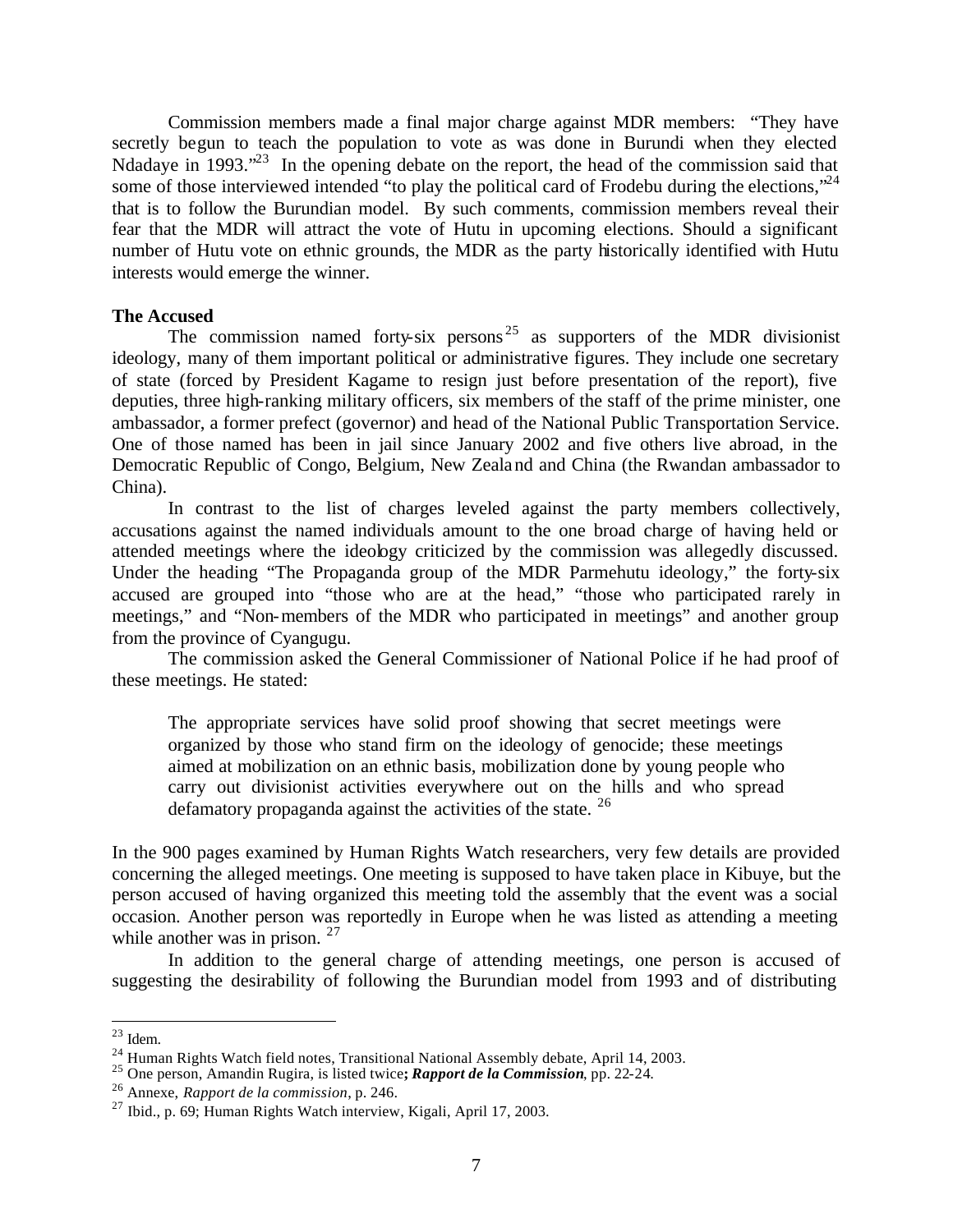"incendiary tracts." Several were said to have provided advice or money to members of a young people's association called Itara (literally, the light) or to an otherwise unidentified association for Hutu unity. Two were simply characterized as known extremists because of alleged activities in 1993. <sup>28</sup>

Two of the accused were linked to the banned Party for Democracy and Renewal-Ubuyanja (PDR-Ubuyanja). In a hearing of the commission, the minister of internal security stated that the group of Celestin Kabanda, listed as one of the fifteen top MDR propagandists, had held joint meetings with members of PDR-Ubuyanja. He said they had met at the Hotel Okapi, but that the PDR-Ubuyanja group had met on the ground floor and Kabanda's group upstairs in order to camouflage their collaboration.<sup>29</sup>

Not all of the accused had a chance to be heard or to be fully heard by the commission and one who attempted to defend himself during the assembly debate was cut off. One deputy protested that another accused person had never had a chance to defend herself.<sup>30</sup>

# **Flight, Arrest, and "Disappearances"**

Brig. Gen. Emmanuel Habyarimana<sup>31</sup>, who was minister of defense until November 2002, and Lieut. Col. Balthazar Ndengeyinka, one of the army representatives to the assembly, fled Rwanda on March 30, apparently after having been informed that they would be accused of "divisionism" in the commission report. Lieutenant Alphonse Ndayambaje accompanied them into exile. As members of the armed forces, these officers were prohibited from belonging to any political party.

A military spokesperson reportedly labeled General Habyarimana "a Hutu extremist" on BBC radio and said that he had left to join Ugandans and Rwandan rebels in the Congo in fighting against Rwanda.<sup>32</sup> On April 7, Foreign Minister Charles Murigande made clear in a radio interview that the government knew that at least Habyarimana had asked for asylum in Belgium. $33$ 

On April 1, Major Felicien Ngirabatware, a friend of General Habyarimana and director of the Ruhengeri Military School, was arrested and has since been held incommunicado. Military intelligence officers have repeatedly interrogated the wives of the three soldiers who fled and of Major Ngirabatware.

On April 3, Damien Musayidizi "disappeared" on his way home from work. A former army sergeant, he had been Gen. Habyarimana's secretary at the ministry of defense.

On April 4, a Kigali shopkeeper, Jean-Marie Vianney Nkulikiyinka, was taken from his shop at about 10 p.m. by unidentified persons and has not been heard from since. Nkulikiyinka was not known to have played a political role but he was reportedly linked to Dr. Hitimana, next on the list of "disappeared" persons.

On April 7, Dr. Leonard Hitimana, a MDR deputy, "disappeared" between 8 and 9 p.m. apparently after having left the home of another MDR deputy in the Remera section of Kigali. The police announced that Hitimana's car had been found near the Ugandan frontier, but his family rejected any suggestion that he might have driven there at night, left his vehicle, and fled

<sup>28</sup> *Rapport de la commission***,** pp. 22-26.

<sup>29</sup> Annexe, *Rapport de la commission,* p. 253.

<sup>&</sup>lt;sup>30</sup> Ibid; Human Rights Watch fueld notes, assembly debate, April 14, 2003.

 $31$  No relation to former president, Juvenal Habyarimana.

<sup>&</sup>lt;sup>32</sup> Munyaneza Godfrey Manu, ""Au Rwanda on se base encore sur l'ethnie," and A.B. Twizeyimana "General et colonel ont-ils fui la paix ou l'aggression?", *Umuseso*, III, March 31-April 6, 2003, pp. 2 and 4.

<sup>33</sup> Radio Rwanda, morning news, April 7, 2003.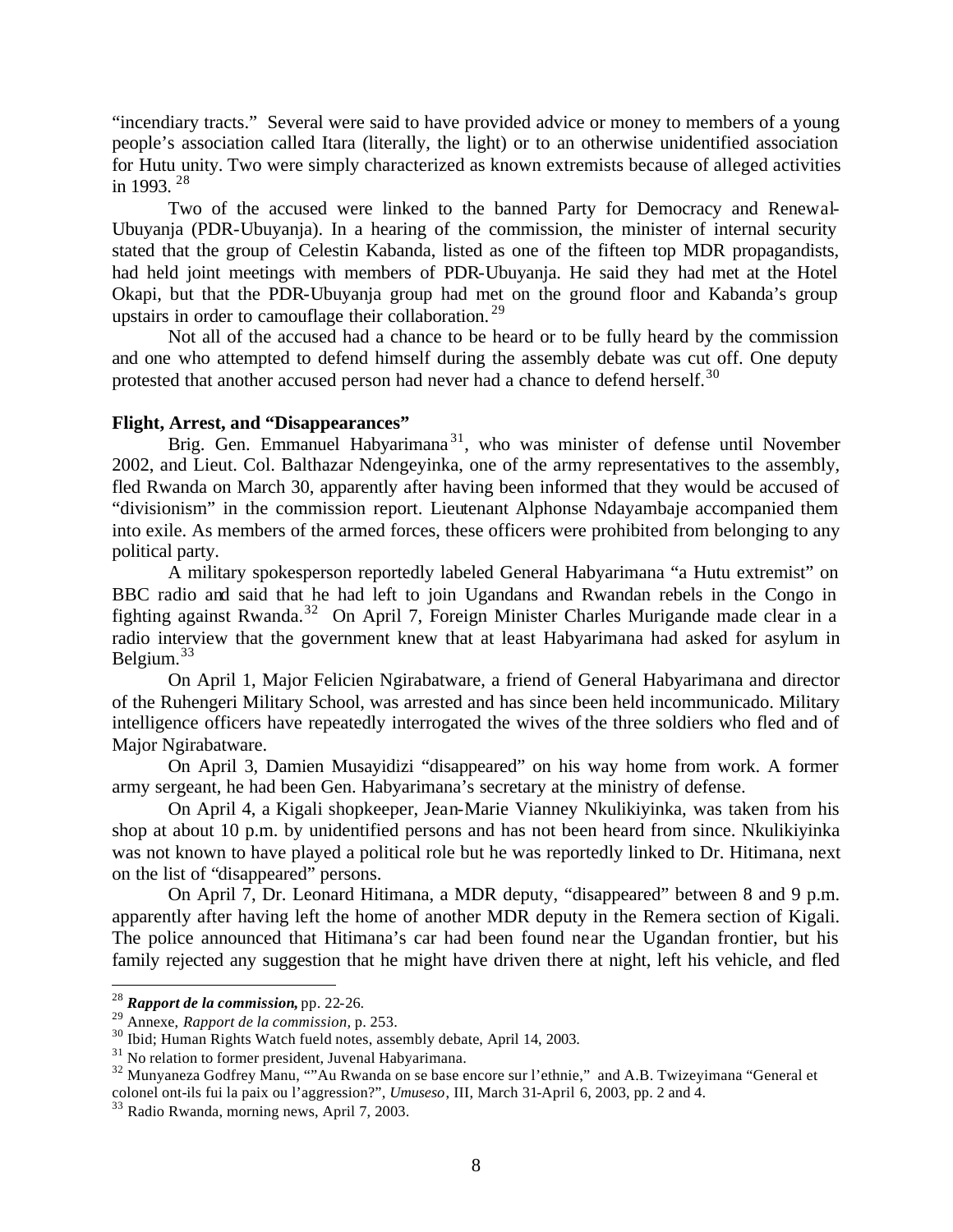across the border. Dr. Hitimana is one of those MDR members whose record calls into question assertions about the genocidal nature of the party. He is widely acknowledged to have tried to save Tutsi during the genocide and has testified in trials against persons accused of genocide.<sup>34</sup>

On April 23, Lieut. Col. Augustin Cyiza, a demobilized officer of the Rwandan army, formerly president of the Cour de Cassation and vice-president of the Supreme Court, "disappeared" after having taught a law class at the University of Central Africa in Kigali. He failed to respond to calls on his cellular telephone and his vehicle apparently disappeared from the city streets. Initial inquiries to police and judicial authorities elicited no information about his whereabouts, but some days later police reportedly told Cyiza's family that his vehicle had been found in the northwestern district of Butaro, near the Ugandan frontier.The police spokesman, Tony Kuramba, told others that Cyiza's vehicle was found in Nkumba district, adjacent to Butaro. According to witnesses, however, his vehicle was seen the night of his "disappearance" in the Kanombe military camp. Some military sources say that Cyiza is now detained at the military camp Kami or at the military prison at Mulindi.<sup>35</sup>

A university student and cantonal judge from the court of Nyamata named Eliezer Runyaruka left the university with Cyiza on April 23 and has also not been heard from since. When his relatives appealed to police for information they were reportedly told that Eliezer "had been in league with Cyiza" and had fled the country with him. Eliezer was a Munyamulenge, a Kinyarwanda speaking person from the Congo. The Banyamulenge are generally counted as Tutsi. Cyiza regularly transported Eliezer to and from the university. <sup>36</sup>

#### **Associations and the Press**

 $\overline{a}$ 

Commission members claimed that MDR members used not-for-profit associations to disseminate party ideology. They established that the office of the prime minister had given 200,000 Rwandan francs (\$400) and that several other politicians had given lesser amounts to the organization Itara, but they did not establish that the organization was related to the MDR or even that it had a political agenda. $37$ 

According to the founding members and officers of Itara, the organization did construction work and other business activities to benefit young people without other employment, particularly those who had suffered from the genocide.<sup>38</sup> Commission members and others referred to information from a disgruntled former vice-president of Itara as if that proved the claim that the organization was a front for MDR activities, but the one letter from this person published by the commission states merely that he was leaving Itara because

- the organization wanted to make a profit for its members rather than conforming to its original non-for-profit purpose
- the division of members into work groups must be meant to hide something

<sup>&</sup>lt;sup>34</sup> Human Rights Watch interviews, Kigali, April 14-23, 2003; Liprodhor, "Declaration sur les recentes arrestations et disparitions forcees," April 12, 2003; for Dr. Hitimana, see African Rights, *Tribute to Courage,* Kigali: 2002, pp. 74-89.

<sup>&</sup>lt;sup>35</sup> Human Rights Watch interviews; telephone and electronic mail communications, April 25-30, May 1, 2003.

<sup>36</sup> Human Rights Watch interviews; telephone and email communications, April 28-30; May 1, 2003.

<sup>37</sup> *Rapport de la commission,* pp. 14, 21, 23, 24, 27, 31; Annexe *,Rapport de la commission,* p. 118.

<sup>38</sup> Ibid., p. 63; BBC News, Evening Edition, April 10, 2003; N. Patrice, "Gare a celui qui va depasser la ligne de demarcation," ; L.M., "Je voudrais te confier un secret!," *Umuseso*, III, no. 112, December 30 2002 to January 6, 2003.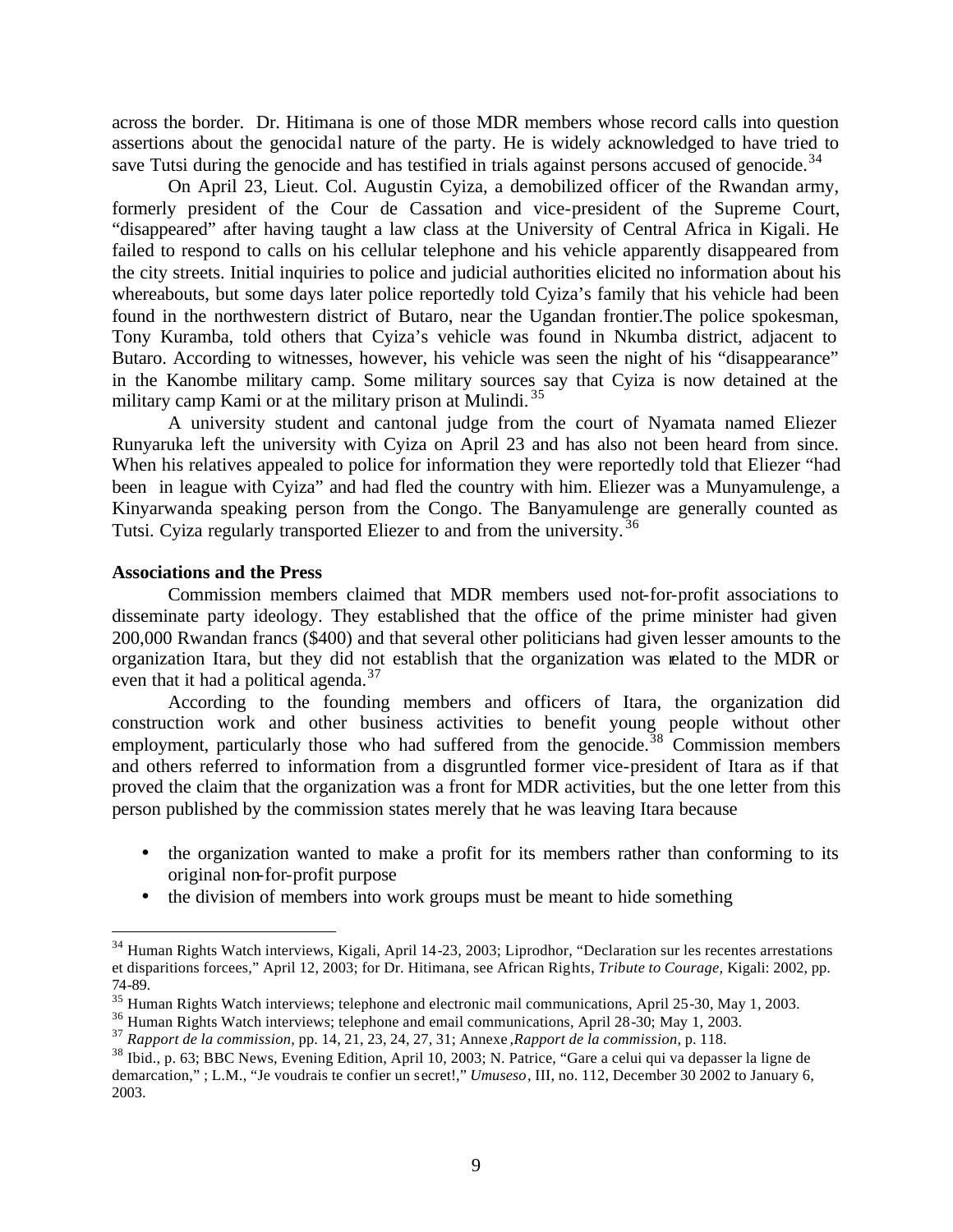$\bullet$  the organization engaged in discrimination and regionalism.<sup>39</sup>

When asked by the commission about the "discrimination" practiced by Itara, the former vice-president complained that people hired by the organization had all been from the province of Gikongoro. He said nothing about ethnic discrimination. <sup>40</sup>

The extent of the organization was also at issue. In late December 2002 Minister of Internal Security Jean de Dieu Ntiruhungwa compared Itara to the Interahamwe, a militia that played a major role in the 1994 genocide and asserted that Itara numbered some 10,000 members. The association filed a complaint with the prosecutor general of the republic against Ntiruhungwa for having made these inaccurate statements, but no action has yet been taken on it.  $41$ 

When the General Commissioner of National Police appeared before the commission on February 27, he was pressed for information on the number of Itara members. He gave no estimate but asserted that the organization was active throughout the country. In that connection he cited the letter described above which in fact says nothing about the size of the organization.<sup>42</sup> In the annex to the report, the commission published an intelligence report stating that Itara had registered 435 young people for its work projects.<sup>43</sup> The Secretary General of Security Services told the commission that Itara had ceased its activities throughout the country once the assembly began to discuss the organization. He then added that the Jeunesse Démocratique Republicaine (JDR)—the MDR youth organization from the 1990's—was present throughout the country and that it was "a bomb waiting to explode."<sup>44</sup> It is unclear why he raised the JDR unless he wished to suggest a link between that organization, which no longer officially exists, and Itara.

Commission members used the MDR affair as an occasion to attack the Rwandan League for the promotion and defense of human rights (Ligue Rwandaise pour la promotion et la defense des droits de l'homme, Liprodhor), the most credible human rights organization in Rwanda. A balanced and well-informed observer of the human rights situation, Liprodhor has been repeatedly harassed by the government in the past. Its treasurer has been imprisoned for ten months on accusations of having supported the PDR-Ubuyanja (see below). During the debate over the MDR report, Protais Kabanda Mitari, deputy and vice-president of the commission, claimed that MDR members—said to be affiliated with the genocidal MDR-Power-- collaborated with Liprodhor and that the human rights group received money from abroad to aid the MDR efforts. According to the commission, a local administrator from the northwest of the country also implicated Liprodhor in MDR meetings. $45$  Neither the report nor the annex offered any proof to support claims that the human rights organization was involved in MDR activities. The commission did accuse a former employee of the organization now active in the MDR of being a propagandist for divisionist ideology.

<sup>39</sup> Annexe no. 560, *Rapport de la commission.*

<sup>40</sup> Annexe, *Rapport de la commission,* p. 206.

<sup>&</sup>lt;sup>41</sup> BBC News, Evening Edition, April 10, 2002; N. Patrice, "Gare a celui qui va depasser la ligne de demarcation," ;

L.M., "Je voudrais te confier un secret!," *Umuseso*, III, no. 112, December 30 2002 to January 6, 2003.

<sup>42</sup> Annexe, *Rapport de la commission,* p. 247.

<sup>43</sup> Ibid., p. 558.

 $44$  Ibid., p. 274.

<sup>45</sup> Human Rights Watch field notes, assembly debate, April 14, 2003; Annexe, *Rapport de la Commission*, p. 192.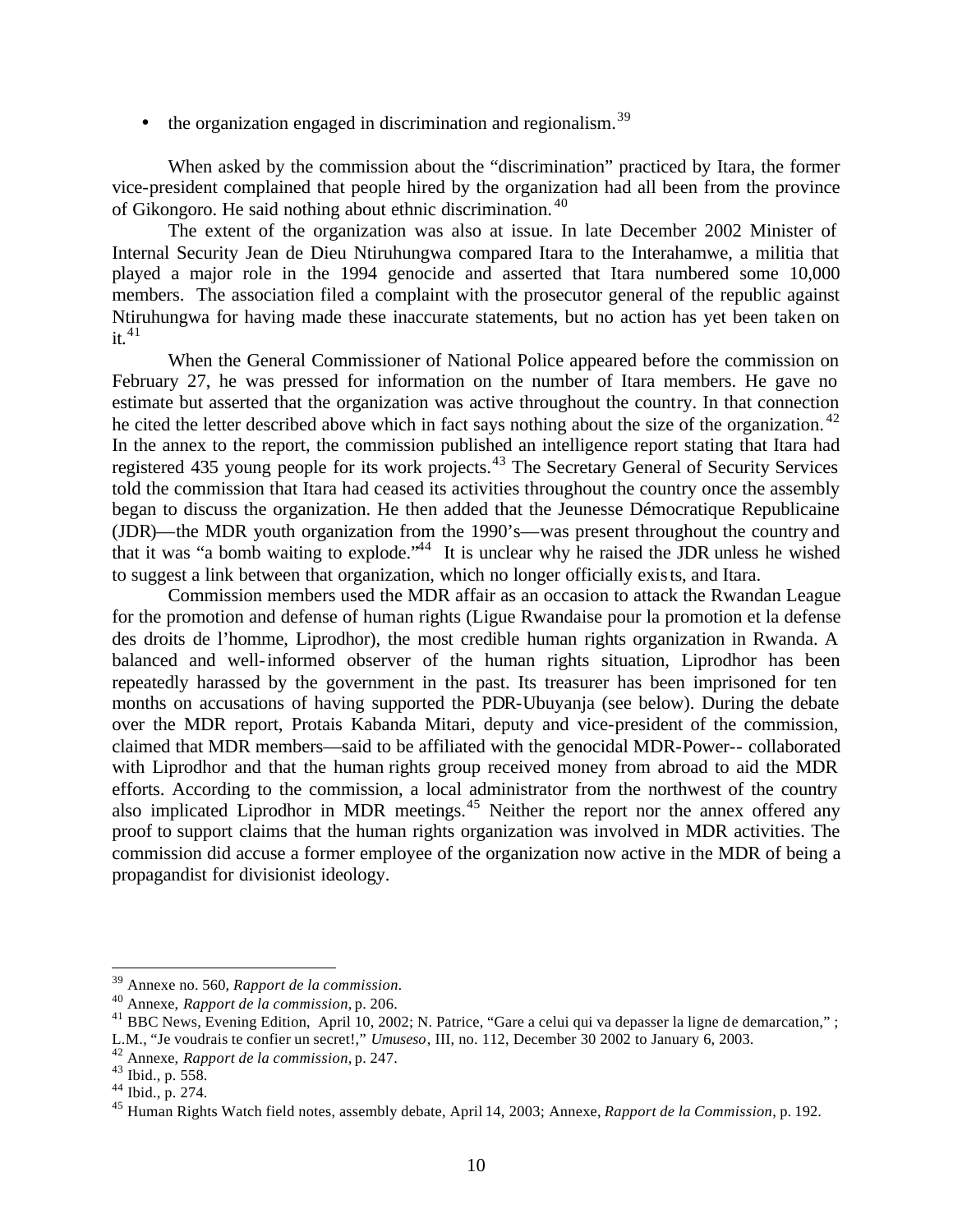The commission also mentioned two other associations but without giving any details about their membership or supposed activities, one the National Association of Retired People (ANR) and the other an organization for Hutu unity. <sup>46</sup>

The commission said that MDR members used newspapers like *Umuseso* and *Le Partisan*  to disseminate their ideas.<sup>47</sup> In January 2002 *Le Partisan* published an article detailing RPF efforts to control the MDR. The author of the article, Amiel Nkuliza, was detained for several days and the MDR secretary general Pierre Gakwandi was jailed on suspicion of having been the source of information published in the article. Nkuliza later fled the country and *Le Partisan* stopped publishing. Fifteen months later Gakwandi remains in prison and has not been tried. *Umuseso* is the one independent journal currently publishing in Rwanda. Its editor Ismael Mbonigaba was jailed in late January 2003 for having published an article about a possible presidential contest between Kagame and Twagiramungu. The article, said to be "divisionist," was accompanied by a cartoon showing Kagame in the role of King Solomon deciding the fate of the MDR. Mbonigaba was provisionally released in late February and has not been tried. On April 15 Mbonigaba circulated an informal account of the MDR debate under the heading of a journal called *Indorerwamo/Le Miroir*. A week later officials seized an issue of *Indorerwamo/Le Miroir* that gave extensive coverage of the MDR affair. Police said they confiscated the journal because it was new and had failed to conform to regulations concerning the publication of a new newspaper. The editor argued that the journal had been published first in 1997 and again since 2002 as a supplement to *Umuseso.<sup>48</sup>*

#### **Legal Prohibitions of "Divisionism"**

The International Covenant on Civil and Political Rights (ICCPR), to which Rwanda has been a party since 1975, guarantees freedom of association, assembly, and speech.<sup>49</sup> The ICCPR also provides that "advocacy of national, racial or religious hatred that constitutes incitement to discrimination, hostility or violence shall be prohibited by law."<sup>50</sup> This provision, however, only reaches "advocacy," rather than, for example, the mere discriminatory opinions of persons, and also must be interpreted in such a way as to not undermine the basic protections of free expression or other ICCPR rights. As defined in the provision, such "advocacy" must amount to incitement to prohibited acts. <sup>51</sup> But the Siracusa Principles on the Limitation and Derogation

<sup>46</sup> *Rapport de la commission*, pp. 14, 21.

 $47$  Idem.

<sup>48</sup> Human Rights Watch interview, May 6, 2003; Radio Rwanda, morning news broadcast, April 26, 2003.

<sup>&</sup>lt;sup>49</sup> ICCPR, articles 19 (2), 21, and 22. The proposed Rwandan constitution reaffirms at article 10 that the ICCPR is "an integral part of the present constitution."

 $50$  ICCPR, article 20 (2).

<sup>51</sup> See, e.g. Manfred Nowak, *U.N. Covenant on Civil and Political Rights: CCPR Commentary* (Kehl am Rhein, Strasbourg, Arlington: N.P. Engel, 1993), p. 368 ("the obligation in Art. 20 may not be interpreted in such a way as to establish for a State Party the right to restrict other Covenant rights to an extent going beyond permissible interference provided therein….Art. 20 does not in any way authorize restrictions on freedom of opinion….nor does it permit interference with freedom of expression forbidden by Art. 19(2) and (3)." See also United Nations, Economic and Social Council, U.N. Sub-Commission on Prevention of Discrimination and Protection of Minorities, Siracusa Principles on the Limitation and Derogation of Provisions in the International Covenant on Civil and Political Rights, Annex, UN Doc E/CN.4/1984/4 (1984), principles 2, 11, 13, and 14 (limitations on rights should not jeopardize the essence of the right concerned, entail more restrictive means than necessary, or be inconsistent with other human rights guaranteed in the Covenant or other international law).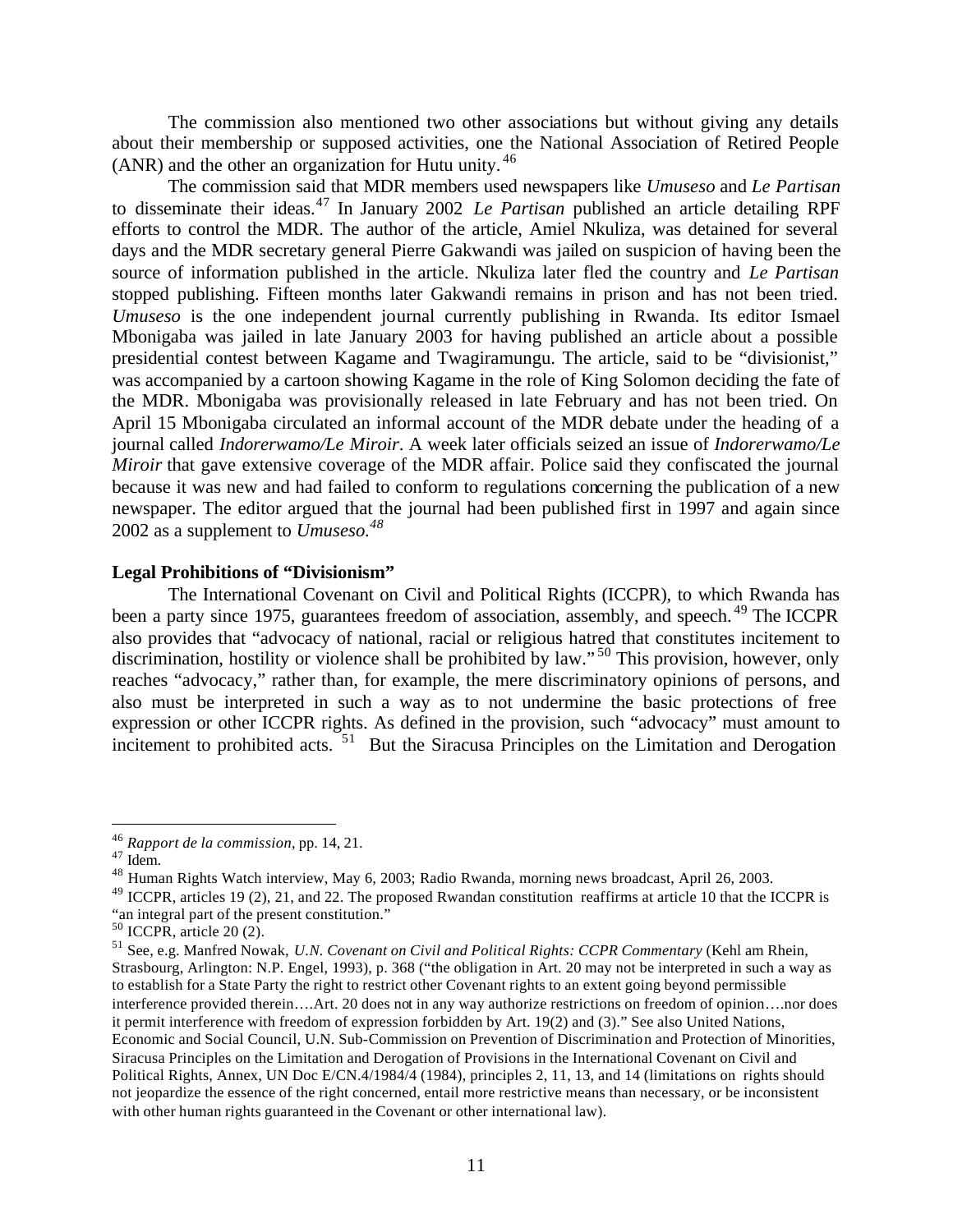Provisions in the International Covenant on Civil and Political Rights require that any limitations on rights must be proportionate, narrowly-tailored and the least restrictive possible.<sup>52</sup>

The Rwandan constitution of 1991 also guarantees the right to free speech, free assembly and free association. <sup>53</sup> Under the Rwandan law on political parties, parties are prohibited from discriminating on ethnic grounds. The same law provides that the minister of the interior may suspend the activities of a party for three months in the interest of public order and that he may also request the court of first instance to dissolve a party whose activities have been suspended or which has "seriously violated the law."<sup>54</sup>

The Arusha Accords (Article 80), part of the "Fundamental Law," directs parties participating in the transitional assembly to "reject and undertake to fight any political ideology or any act aimed at fostering discrimination based mainly on ethnic, regional, sexual or religious differences,…" Should parties persist in this prohibited behavior after having been warned against it, the government can bring the matter to the Supreme Court. The Court, at the request of the government, may exclude offending parties from participating in governmental institutions.<sup>55</sup>

A Rwandan law on discrimination and sectarianism ("divisionism") published in 2002 defines sectarianism as a "speech, written statement or action that causes conflict that causes an uprising that may degenerate into strife among people." The redundancy aside, the clear intent of the article is to prohibit language or acts that lead to violence or otherwise unlawful acts (e.g., "conflict," "uprising," or "strife"). The law provides for a prison term of one to five years and a fine of up to two million Rwandan francs for government or political party officials found guilty of this crime. A political party found guilty can be suspended or "depending on the seriousness" of the consequences of its acts, can be dissolved by the tribunal of first instance. Individuals found guilty of this crime lose their national civil rights.

It appears that the assembly report and the recommendation for the dissolution of the MDR will go to the prime minister, then to the minister of local administration, and from him, to the council of ministers. The council will then decide whether or not to ask one of the relevant courts to dissolve the party or exclude it from governing institutions.

The issue is whether the MDR is in fact "divisionist," discriminatory, promoting genocide and threatening state security, as authorities have charged. From the quality of evidence presented in the assembly debate, it appears that the government is far from having convincing proof of these broad and extremely serious charges.

The assembly also recommended that the individuals named in the report be investigated and charged by judicial authorities. In the past authorities have detained several persons for alleged divisionism and have kept them in pretrial detention for a year or more in violation of their right to speedy trial.  $56$ 

### **A Continuing Pattern of Repression**

As the RPF has moved to appropriate an increasingly large number of official posts, to increase its membership, and to limit the autonomy of other parties, it has also suppressed efforts to create new political groups. While the argument is that the MDR must be ended because of its

<sup>52</sup> ICCPR, article 20; Siracusa Principles 2, 3, 10, and 11.

<sup>53</sup> Republic of Rwanda, Constitution of 1991, articles 7, 19, and 20.

 $54$  Loi no. 28/91 du 18 juin 1991 (parties politiques).

<sup>&</sup>lt;sup>55</sup> Protocol of Agreement Between the Government of the Republic of Rwanda and the Rwandese Patriotic Front on Power-Sharing within the Framework of a Broad-Based Transitional Government, January 9, 1993, Arusha, articles 81 and 82.

<sup>56</sup> ICCPR, articles 9 (3) and 14 (3).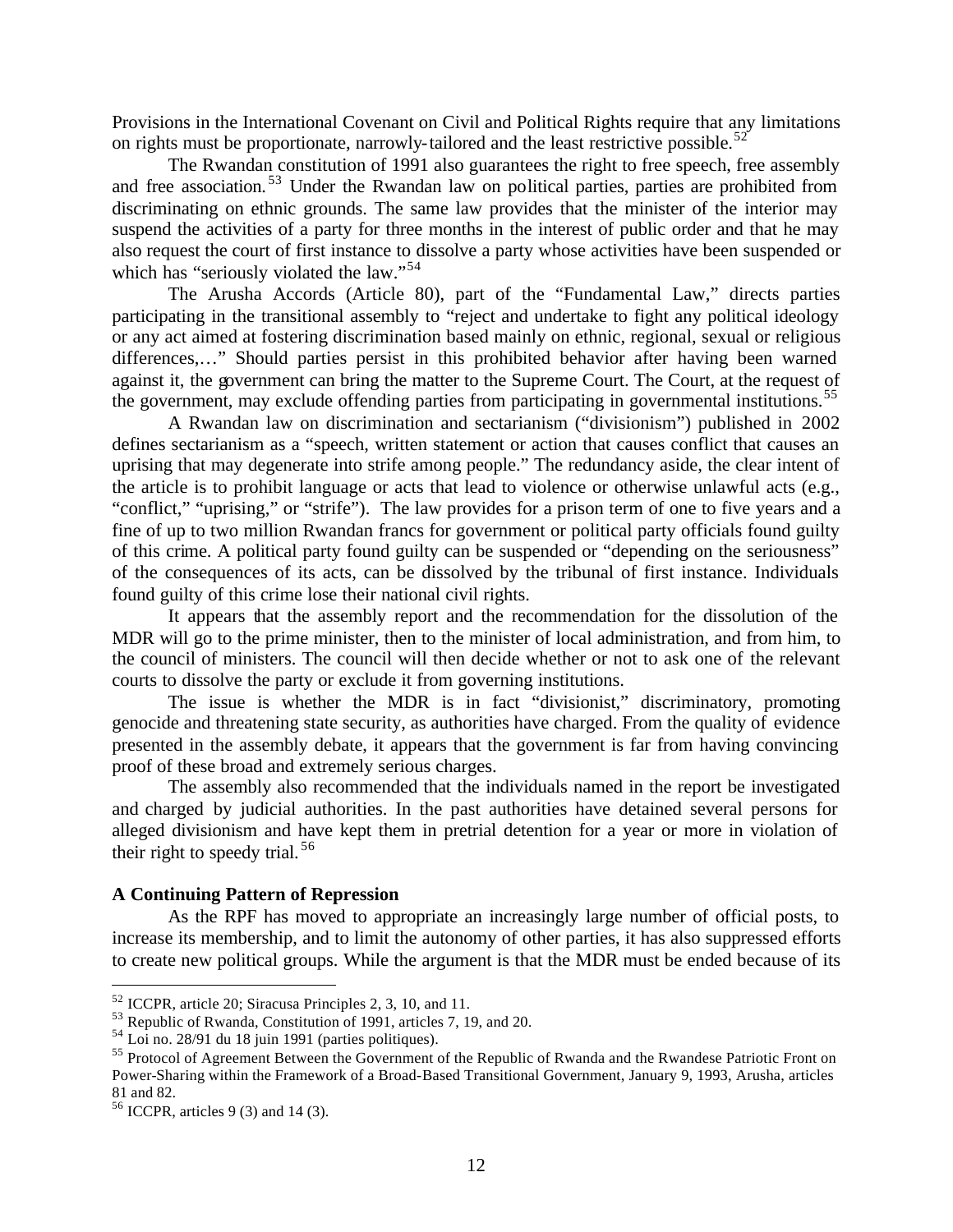pro-Hutu genocidal ideology, authorities also sought to suppress two earlier dissident groups that were multiethnic in nature, suggesting that it is the fact of dissent rather than any supposed ethnic nature of the dissent which is targeted. In these cases, as in the recent MDR affair, the strategies used comprise threats, including public threats by the president himself, arbitrary arrests, violence, and intimidation of nongovernmental organizations and the press.

In 2000 authorities sque lched a small multiethnic group interested in restoring the monarchy. Kagame publically linked an important Tutsi political leader, Joseph Sebarenzi, to the "royalists" and Sebarenzi felt sufficiently threatened to flee the country, as did three journalists who had been reporting on political events.<sup>57</sup>

In mid-2001, former president Pasteur Bizimungu and a small group of others, Hutu and Tutsi, founded a new political party PDR-Ubuyanja. Although the 1991 law on political parties guaranteed the right to form new parties, authorities declared that establishing a party was illegal during the period of transition. In August, Bizimungu and another party founder, Charles Ntakirutinka, were detained and questioned by authorities and, shortly after, both were attacked by street gangs. Bizimungu published a book in November 2001, but it was confiscated before being distributed. In December 2001, a member of Ubuyanja, Gratien Munyarubuga, was murdered in mid-day in Kigali, a crime which has never been solved. Several persons said to be members of Ubuyanja were arrested, at least one of whom has never been heard from since.<sup>58</sup>

In January 2002, authorities arrested Laurien Ntezimana and Didace Muremangingo, leaders of the Association Modeste et Innocent (AMI), of a small non-governmental organization devoted to conflict resolution. Ntezimana, winner of several international awards for his work, is a lay theologian and a Hutu. Muremangingo is a young Tutsi genocide survivor. The newsletter of their organization published the word Ubuyanja, which means rebirth or renewal, in its masthead. For that reason, the two were accused of links with Bizimungu's political party. They were arrested and spent several weeks in jail. They have been provisionally released but have never been brought to trial. Their organization has been banned. When questioned about the case, a member of the National Human Rights Commission attempted to justify the arrest by asserting that Ntezimana had influenced twenty people "who could pose a threat to the state.<sup>59</sup>"

In April 2002 Kagame made a highly publicized speech at the ceremony for commemorating the genocide warning Bizimungu and other dissidents that no one would be able to protect them if authorities lost patience with them. Soon after Bizimungu and Ntakirutinka were arrested and charged with endangering state security, fostering ethnic divisions, and engaging in illegal political activities. Some twenty others were also arrested in the following weeks, all charged with supporting Ubuyanja. Six of them, including the treasurer of Liprodhor and an employee of the U.S. embassy, have been put on trial with Bizumungu and Ntakirutinka. Apparently lacking proof for the original charges, the prosecutor has been attempting to find new grounds for charging the detainees.

# **The New Constitution**

 $\overline{a}$ 

A constitutional commission named by the government is completing the draft of a new constitution that will be presented to voters in a referendum planned for late May. As currently proposed, the constitution will continue many of the institutions and practices that have favored the development of tight RPF control. A number of the draft provisions directly violate

 $57$  Human Rights Watch, "Rwanda: The Search for Security and Human Rights Abuse," April 2000.

<sup>58</sup> Human Rights Watch press release, January 9, 2002.

<sup>59</sup> Human Rights Watch interview, February 18, 2002.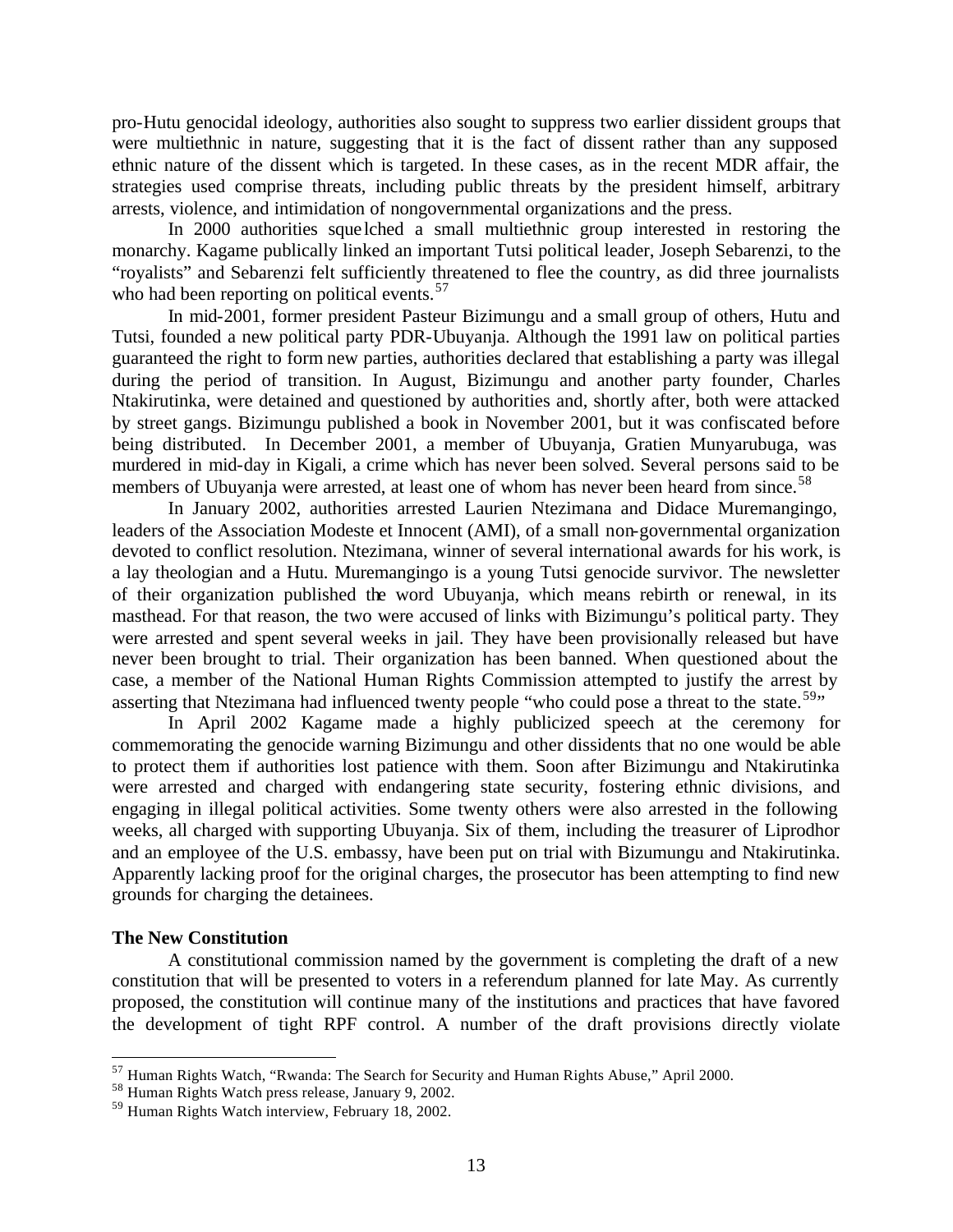Rwanda's obligations under the rights of association, free expression, and political representation through free elections in the ICCPR. <sup>60</sup> Political parties, for example, will be allowed to exist, but they will be prohibited from grass-roots political activity, once more leaving them as debating societies where politicians cut off from the population quibble over the spoils of power. Parties will be required to "constantly reflect the unity of the Rwandan nation" and will be prohibited from identifying themselves with any "divisive element" in the population. The forum of political parties will be legally entrenched as an organ to supervise political parties and the Supreme Court will have broad discretion to dissolve parties.

In addition, the constitution confers on the government broad powers to curtail speech or meetings that are deemed divisive.<sup>61</sup>

### **Consequences**

By public denunciation of persons and organizations, apparently on the basis of vague and otherwise inadequate reports from security services and others, the assembly has put individuals at risk. Some have sought safety in flight: in addition to the three military officers, a deputy who was abroad has reportedly decided not to return to Rwanda. At least three other persons have "disappeared" and a fourth is being held incommunicado by the authorities.

A well-respected human rights organization has been labeled an organization that associates with people who hold a genocidal ideology. Staff and members feel sufficiently threatened to have made a public statement about their sense of insecurity. In an apparently related case the General Commissioner of the National Police Frank Mugambage used a BBC radio broadcast to criticize another human rights organization, the Great Lakes League for the Defense of Human Rights. He said the group had turned things upside down and had "a bad vision" for wanting to examine the conduct of the Local Defense Force, a government-sponsored paramilitary force. In the commission report, critics of the Local Defense Force were said to be "those who hold onto the ideology of ethnic discrimination."<sup>62</sup>

The mayor of Kigali warned the public on the radio that secret meetings have been taking place. He said authorities would be tracking down persons who participated in such meetings. He said that some people were being paid to run these meetings and he warned that accepting this money "could cost people their lives."<sup>63</sup>

In a debate with Twagiramungu broadcast on BBC, RPF central committee member and head of the constitutional commission Tito Ruraremara accused him of sharing the ideology of the killers, even though he himself had not killed during the 1994 genocide. Rutaremara admitted that Twagiramungu himself had been sought by the killers, but did not explain why they wanted to attack him if he shared their ideology. He also compared the MDR to the Nazi party and said that Rwanda could do well without it.<sup>6</sup>

In a newspaper datelined April 21, General Commissioner of National Police Mugambage announced the beginnings of investigations into all persons named in the assembly report.<sup>65</sup> Until such investigations and possible trials are complete, all those cited—individuals, organizations, and a political party—appear likely to be exposed to a mounting campaign of

 $60$  See ICCPR, articles 19, 22, and 25.

<sup>&</sup>lt;sup>61</sup> Draft number two of the Rwandan constitution, articles 34, 53, 55, 56, 57.

<sup>62</sup> BBC morning broadcast, May 3, 2003; *Rapport de la commission,* p. 19.

<sup>63</sup> Radio Rwanda, evening news, April 11, 2003.

<sup>64</sup> Transcript, BBC debate between Tito Rutaremara and Faustin Twagiramungu, April 19, 2003.

<sup>65</sup> *The Rwanda Voice,* **"**Premier Makuza, Minister Mugorewera face censure," April 21-28, 2003, p. 2.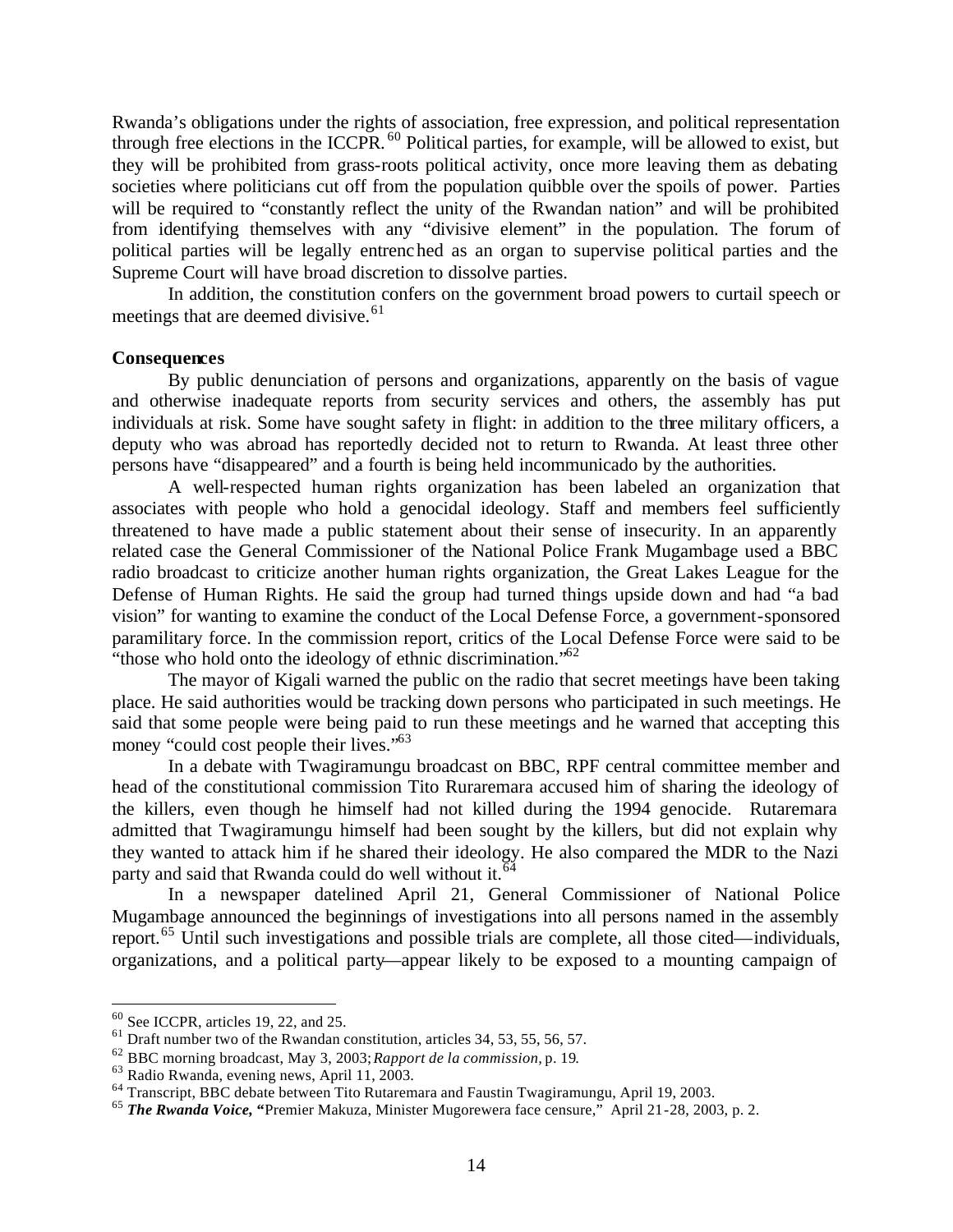vilification, accusing them of harboring genocidal ideas and even of secretly planning another genocide. One journal favorable to the government has published the statement that the MDR ideology "could lead to a tragedy like that of 1994" and another said the group Itara "shares the ideology of the Interahamwe.<sup>566</sup> Still another asserted:

A faction of MDR members led by the former minister of state for finance Celestine Kabanda found it convenient to go holding secret meetings, based on hatred, malice and disinformation against the Tutsi. Given another chance such elements can kill again because they even believe there was no genocide in Rwanda.<sup>67</sup>

The government has not proved its case that the present-day MDR or its current leaders participated in advocacy of genocide or even in any active program of "divisionism." It has instead documented splits within the party and has chosen to stress the negative rather than the positive heritage of the MDR. It has detailed the anti-Tutsi ideology of MDR-Power in 1993- 1994 and has ignored the sacrifices made by other MDR members, once honored as national heroes for opposing that ideology.

By launching the campaign against the MDR in the months preceding the elections, Rwandan authorities have changed the conditions under which the elections will be held. Although charges against the party have not been proved, some of its supporters have left the MDR and moved into the RPF ranks to avoid being labeled "divisionist" or even "genocidal." Others are likely to do the same before the elections.

 If the MDR is dissolved, conditions for the elections will change even more dramatically. As the only party outside of the RPF with any substantial support, the MDR would be the only one able to seriously contest at least the legislative if not the presidential elections. As the government currently interprets the law, no new party could be founded until the transition is ended, that is, when the new constitution has been approved. If this happens at the end of May and elections are held as early as September, as is proposed, no new party would have time to organize a significant electoral campaign. In addition, if the constitution is approved as now written, no party would be able to engage in any grass-roots organizing.

President Kagame has frequently told the international community, most recently in his April 7 address, that Rwanda will chart its own course regardless of foreign criticism. But he and other authorities have on many occasions shown significant regard for the opinion of others, at home and abroad. The great effort invested in trying to justify the dissolution of the MDR is itself an indication of sensitivity to that opinion.

Heavily dependent on foreign assistance, Rwanda has asked foreign donors to help pay the costs of its elections. The National Electoral Commission has said it needs \$16.8 million to develop the capacity to run elections and to carry out the referendum and the elections. As of early May, the Rwandan government had allocated \$5.5 million and donors, including Germany and the Rheinland Palatinate, Canada, the United States, Switzerland, and the United Nations Development Program (UNDP) had provided another \$1.8 million for these purposes. On May 6

<sup>66</sup> Ndamage Frank, "Kabanda a ete destitute," *Imvaho Nshya*, no. 1488, April 14-20, 2003, pp. 1-2; Marcel

Museminari and Emmanuel Rutaisire, "Dissolve MDR, MPS tell government," *The New Times,* April 17-23, 2003, pp. 1-2.

<sup>67</sup> Editorial, *The Rwanda Voice*, April 21-28, 2003, p. 4.